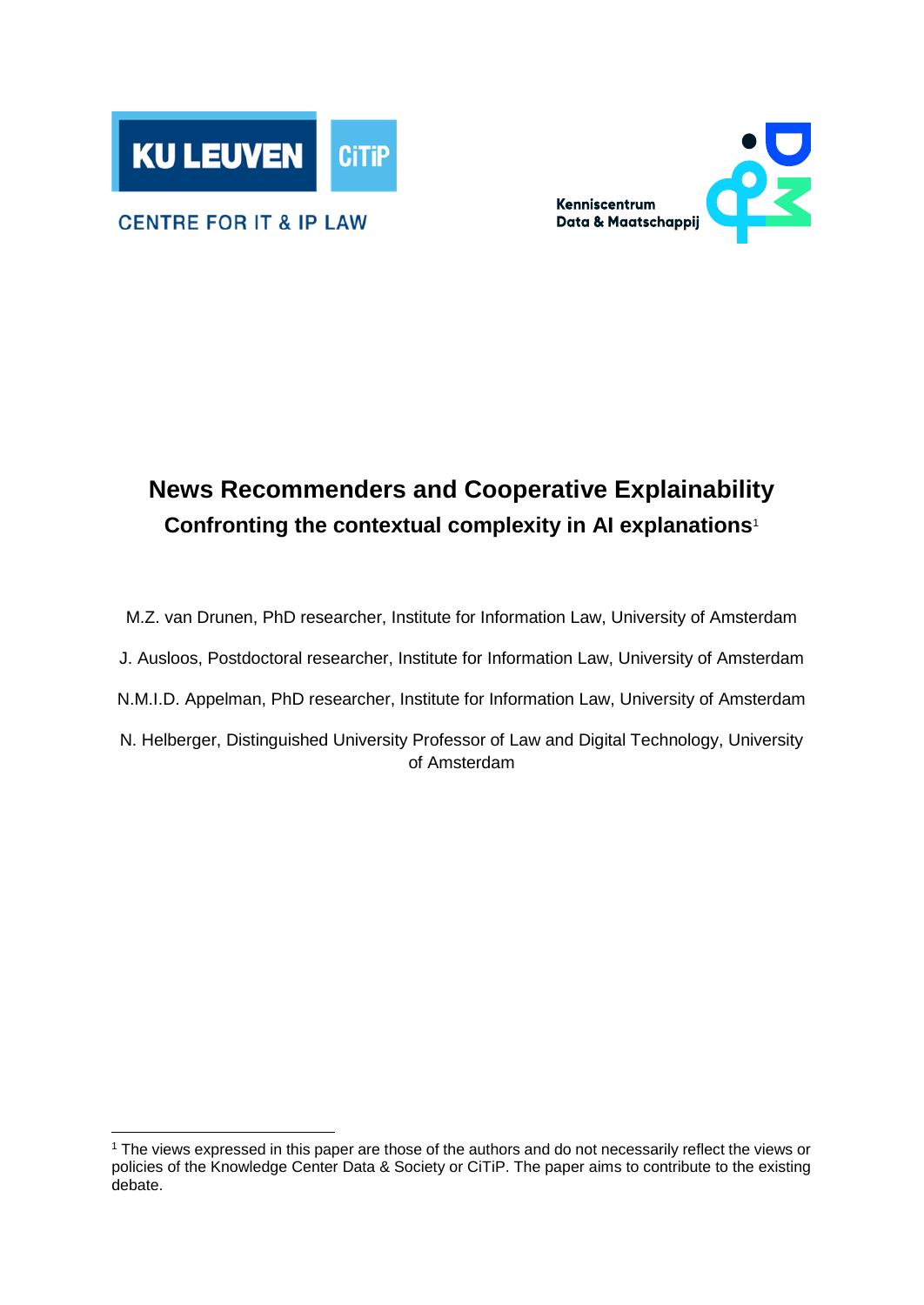## 1. Introduction

Artificial Intelligence (AI) needs to be explainable. This is a key objective advanced by the [European Commission \(](https://eur-lex.europa.eu/legal-content/GA/TXT/?uri=CELEX:52019DC0168)and its [high-level expert group\)](https://ec.europa.eu/futurium/en/ai-alliance-consultation/guidelines) throughout its AI policy, the [Council](https://rm.coe.int/guidelines-on-artificial-intelligence-and-data-protection/168091f9d8)  [of Europe,](https://rm.coe.int/guidelines-on-artificial-intelligence-and-data-protection/168091f9d8) and a rapidly growing body of academic scholarship in different disciplines, from [Computer Sciences](https://arxiv.org/abs/1902.01876) to [Communication Sciences](https://doi.org/10.1007/s11257-011-9117-5) and [Law.](https://academic.oup.com/ijlit/article/27/2/91/5288563) This interest in explainability is in part fuelled by pragmatic concerns that some form of understanding is necessary for AI's uptake (and therefore economic success). But on a more fundamental level, there is a recognition that explainability is necessary to understand and manage the societal shifts AI triggers, and to ensure the continued agency of the individuals, market actors, regulators, and societies confronted with AI.

However, what does it mean for AI to be explainable? In this vision paper, we argue that the answers to this question must take better account of explainability's contextual and normative complexity. For our purposes here, and without discarding [the](https://papers.ssrn.com/sol3/papers.cfm?abstract_id=3088976) [ample](http://link.springer.com/10.1007/978-3-319-64955-9) [scholarly](https://academic.oup.com/ijlit/article/27/2/91/5288563) [debate](https://scholarship.law.duke.edu/cgi/viewcontent.cgi?article=1315&context=dltr) around this notion, we understand explainability as "meaningful information about the logic involved, as well as the significance and the envisaged consequences of such processing" (as can be derived from a combined reading of Articles 13(2)f, 14(2)g, 15 (1)(h), Art. 22 and Recital 71 in the General Data Protection Regulation (GDPR)). As will become apparent in the following pages, explainability is relied on to perform a wide variety of functions with regard to a wide variety of actors involved in, and affected by, AI. This complexity is reflected in the patchwork of sector-specific legal frameworks, policy recommendations, ethics guidelines and selfregulatory instruments governing all kinds of decision-making processes now grouped under the common 'AI' denominator. Given these considerations we argue that approaches that focus on specific AI explanations or treat explainable AI as a general, abstract concept, however, cannot fully address its inherent complexity.

That complexity is lost when explainable AI is treated as an abstract, general concept that is treated generically and without attention for the intrinsics of a particular sector. What is needed instead, is to acknowledge this complexity head on. This requires us to understand normative demands and restrictions on explainability in specific contexts, the different capacities and responsibilities of the various stakeholders within these contexts, and how these can and should relate to one another. AI explainability, in other words, must be seen as part of the larger sectoral approach to governing specific technology-applications and stakeholders.

To illustrate this point, we will focus on the specific AI systems that recommend news on [social, and increasingly also on legacy](https://reutersinstitute.politics.ox.ac.uk/sites/default/files/2020-01/Newman_Journalism_and_Media_Predictions_2020_Final.pdf) media. In the context of the media, AI is often defined [broadly](https://reutersinstitute.politics.ox.ac.uk/sites/default/files/2018-12/Brennen_UK_Media_Coverage_of_AI_FINAL.pdf) as "A collection of ideas, technologies, and techniques that relate to a computer system's capacity to perform tasks normally requiring human intelligence." Where AI is used to automate an editorial activity such as news dissemination, explainability is not just important to enable accountability vis-a-vis government and especially non-governmental actors, but also to afford individuals the means to control their media diets and generate the trust the media requires to fulfil its role in democracy.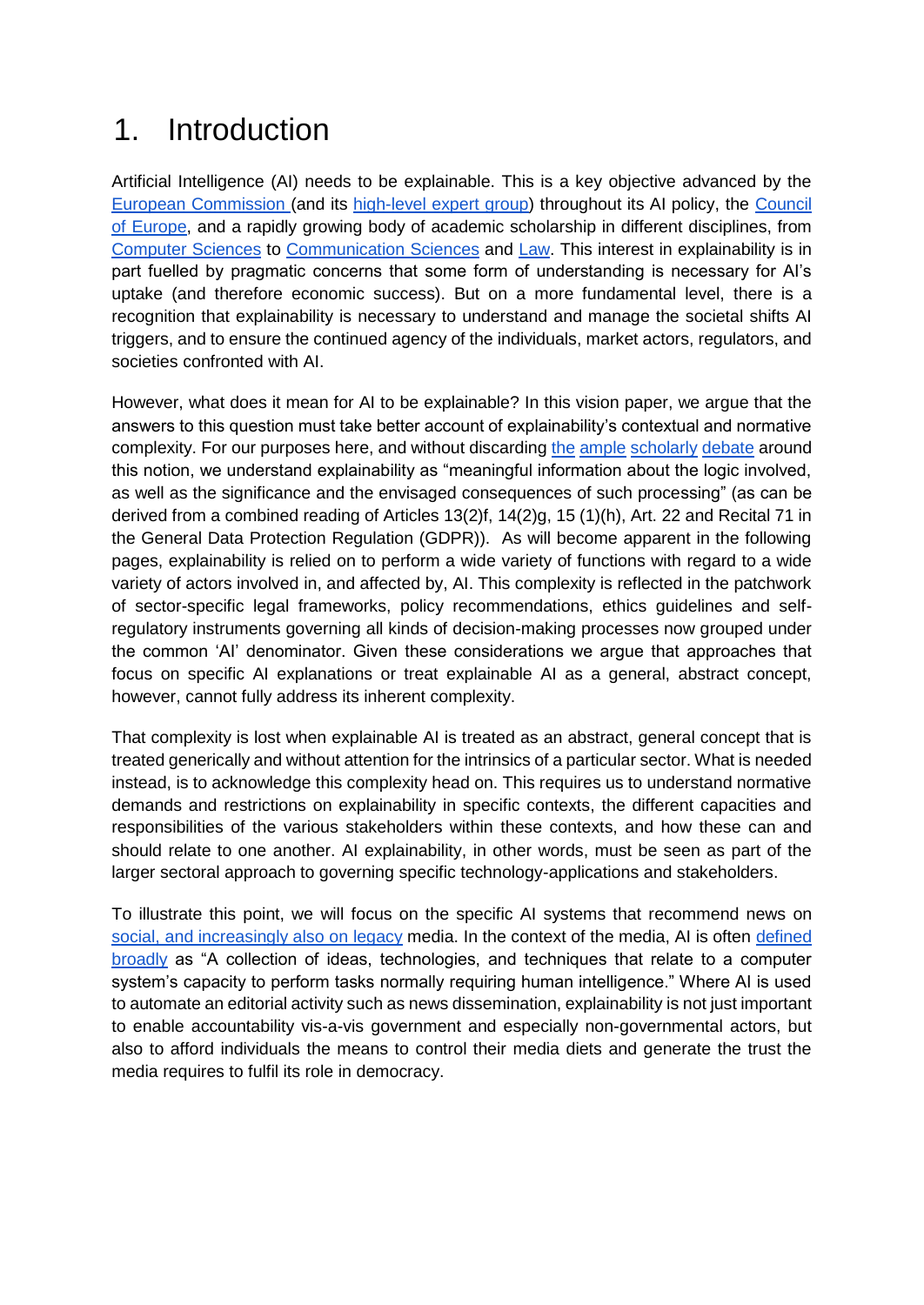Stressing the need for a more nuanced understanding of AI explainability, this Vision Paper draws on the concept of [cooperative responsibility,](https://pure.uva.nl/ws/files/20849866/Helberger_Pierson_Poell_Governing_online_platforms_From_contested_to_cooperative_responsibility_2018_.pdf) as developed by Helberger, Pierson, and Poell. For the purposes of this paper, we wish to highlight three key points:

- Cooperative responsibility addresses the idea that certain problems in complex (automated) systems (such as their impact on diversity, accountability, or privacy) are the result of the interplay of all stakeholders involved, and cannot be solved by, or attributed solely to one actor (the so called ['problem of many hands'](https://www.cambridge.org/core/journals/american-political-science-review/article/moral-responsibility-of-public-officials-the-problem-of-many-hands/39DD3FAB7BF7DC7A242407143674F22B)).
- These problems cannot be fully resolved without considering the different roles, capabilities and responsibilities of all stakeholders and how these are meaningfully divided. The (degree of) responsibility of the respective stakeholders depends on, among other things, their respective knowledge, capacities, resources, incentives, and efficiency in addressing the problem. These factors are context-dependent.
- The responsibilities of each actor cannot be seen in isolation, but are interconnected. Platforms, for example, have a responsibility to ensure that the users whose interactions they facilitate can do their share to contribute to the realisation of public values (for example through the way they design and explain their systems). Individuals at the same time have an ability to exercise pressure on their governments and platforms to secure public values, and with that also a responsibility for the realisation of those public values. One critical precondition for all actors, including users, to be able to exercise their responsibility is explainability.

Following this logic, we will use section 2 to sketch the complex web of actors involved in providing and receiving explanations on AI in news recommender systems, and section 3 to highlight the normative complexities of AI explainability in this specific context. Section 4 will chart a path toward a more comprehensive form of cooperative AI explainability

# 2. Complex web of Actors

The digitization and platformization of our society has precipitated a complex infrastructure of actors intermediating information flows. This is also true for the way we consume news today. Consider the following fictional example:

A news website 'NewsAmsterdam' wants to use AI to improve news recommendations, which is arguably one of its [most important functions in the media industry](https://reutersinstitute.politics.ox.ac.uk/sites/default/files/2020-01/Newman_Journalism_and_Media_Predictions_2020_Final.pdf) and can be [considered o](https://rm.coe.int/cyprus-2020-ai-and-freedom-of-expression/168097fa82)ne of the many editorial decisions the news website makes. NewsAmsterdam hopes to draw more readers to its website with the personalisation such a recommender system offers and which will, subsequently, make the news website more attractive for more advertisers. As the organisation lacks the required technical expertise, it seeks help from a promising startup 'RecommendingAI' to build an AI-driven recommender system. The startup is aware that a [large audience encounters news through online](https://journals.sagepub.com/doi/abs/10.1177/1461444820926472) platforms, and its AI accordingly recommends articles that users are likely to share, which in turn is expected to increase NewsAmsterdam's (advertisement and subscription) revenue stream. People increasingly read AI-recommended articles, and share them on Facebook, where the articles are spread through news recommender systems. Eventually, many more people read the articles via Facebook than via NewsAmsterdam itself.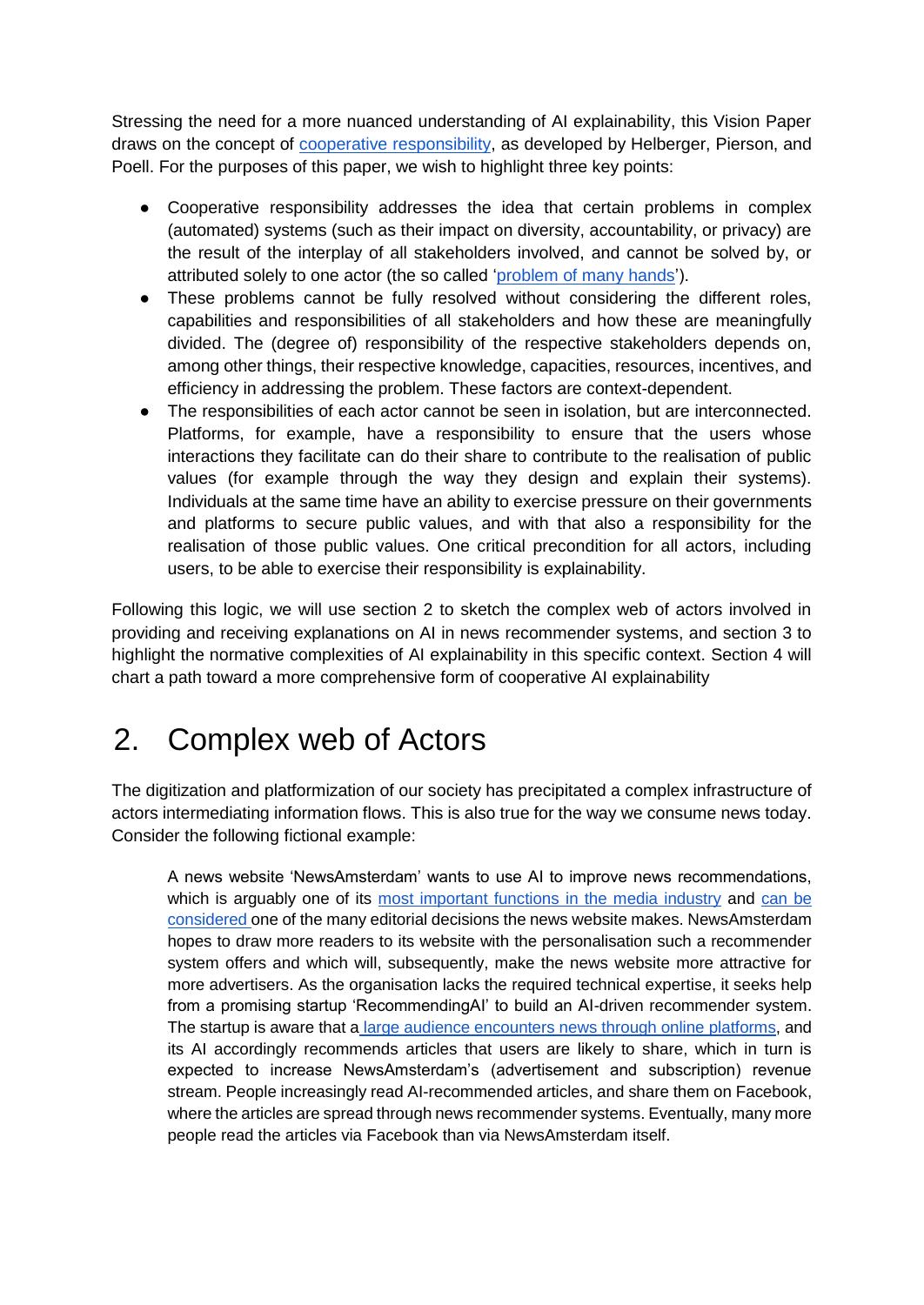From this fairly straightforward example we can already observe the complex web of actors involved in the recommendation and dissemination of news content. The newspaper NewsAmsterdam itself is an important actor, as is RecommendingAI, the startup that created the recommender system. At the same time, individuals not only read AI-recommended articles, but also disseminate them to large audiences that are exposed to news through social media's AI recommenders. Finally, it is also important to recognise the role played by advertisers (and the [underlying industry\)](https://ico.org.uk/media/about-the-ico/documents/2615156/adtech-real-time-bidding-report-201906.pdf), and how they impact the optimisation goals of news recommender systems (e.g. engagement, sharing and/or time spent). Any form of explainable AI in this context, should acknowledge and even embrace this complexity, engaging the different actors in order to operationalize explainability. How these different actors are connected will be explored in the following pages.

#### 2.1. Individuals

As reflected in the example, an individual can simultaneously take in several positions in today's news ecosystem, that each come with different rights and responsibilities when it comes to AI explainability. We see at least three important roles that an individual can have vis-a-vis news content: *consumer*, *disseminator* and *(co-)producer*.

As news consumers, individuals are mainly on the receiving end of explanations. In the example, NewsAmsterdam would primarily direct information about their AI recommender system to the individuals reading their articles. Indeed, a significant portion of the literature on AI explainability is specifically aimed at informing 'end-users'. At the same time, explanations that target end-users are also among the most heavily [criticized](https://doi.org/10.1177/1461444816676645) legal information requirements, as they often are based on unrealistic assumptions about people's time, motivation, knowledge, and capacity to act on the information provided. That said, we still consider individual-targeted explanations - if done properly and [taking full advantage](http://rsta.royalsocietypublishing.org/lookup/doi/10.1098/rsta.2018.0088) of the interactive environment in which news is often consumed today - to be an important component to sensibilize news consumers in general about the existence, scope and impacts of news recommendation systems. As section 3 will highlight, individuals play an important normative role in the specific context of the media. The choices they make as news consumers (and that are facilitated by AI explainability) cannot be easily outsourced to another party.

Apart from passively consuming news, individuals are also actively involved in disseminating news. As we saw in the NewsAmsterdam example, people started sharing the articles on Facebook. Online platforms, and social media in particular, are spaces where individuals interact with (news) content in many different ways. They do so, most notably perhaps, by sharing news stories with friends, followers or to the public at large. But individuals also affect how (news) content propagates in a more subtle manner. The platforms through which news is consumed (from content providers directly, to social media platforms) actively monitor individuals, in order to dynamically adjust their recommendation systems, often to boost attention and engagement. This can affect recommendations to the individual surveilled (in what is often referred to as the [algorithmic feedback loop\)](https://www.tandfonline.com/doi/full/10.1080/21670811.2018.1521292), but also to the recommender system more broadly. A simple example would be the 'most read' tab on many newspaper websites, but social media functionalities (liking, sharing, commenting, reacting, etc.) combined with granular surveillance (e.g. time spent, [user behavior outside of the platform,](http://www.law.kuleuven.be/icri/en/news/item/icri-cir-advises-belgian-privacy-commission-in-facebook-investigation) etc) affect how news is recommended to individuals in general, in much more fine-grained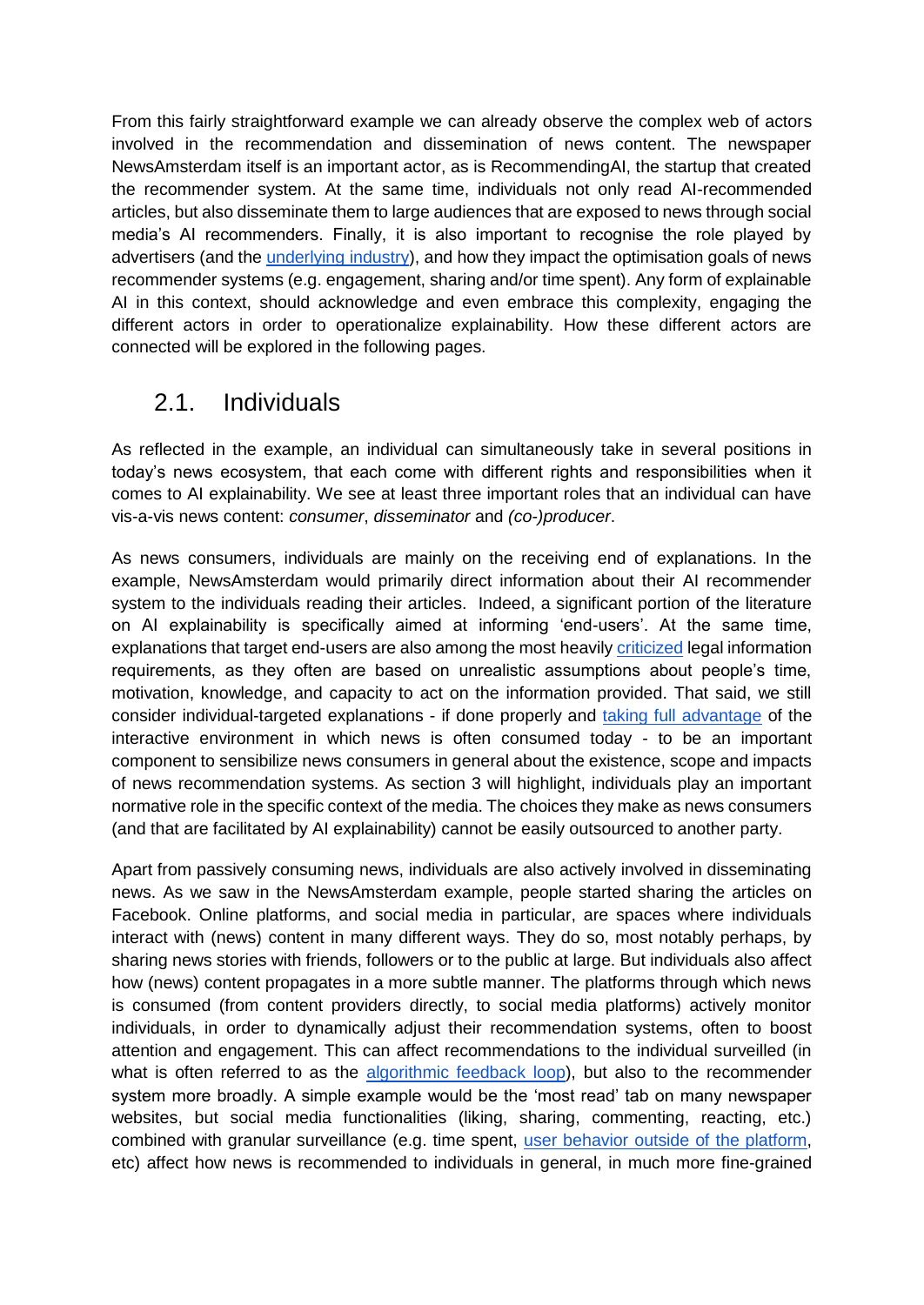ways. These new and opaque mechanisms enabling content to 'go viral', have been criticised for generating important risks, such as the [spread of disinformation.](https://www.ivir.nl/dissemination-of-disinformation/)

[Metrics about news consumption](https://doi.org/10.1177/1461444819881735) are also directly affecting news production by shaping the way in which individuals understand what content finds an audience on platforms. Which brings us to the third role of individuals in today's news-landscape; as content producers. Indeed, legacy media are increasingly incorporating individuals' content - from tweets to pictures and videos - into their news coverage. Moreover, as the [European Court of Human](http://hudoc.echr.coe.int/eng?i=002-11282)  [Rights](http://hudoc.echr.coe.int/eng?i=002-11282) emphasises, bloggers and (popular) social media users can also be considered to fulfil the 'public watchdog' role, traditionally bestowed on legacy media alone.

Especially individuals' role as disseminators and (co-)producers of content and recommendations is strongly affected by their reach and influence, which can significantly vary. For example, political figures or semi-professional users such as influencers act as powerful disseminators/creators of content (and as such are [possibly also subject to ensuing](https://limo.libis.be/primo-explore/fulldisplay?docid=LIRIAS2339326&context=L&vid=Lirias&search_scope=Lirias&tab=default_tab&lang=en_US)  [transparency obligations](https://limo.libis.be/primo-explore/fulldisplay?docid=LIRIAS2339326&context=L&vid=Lirias&search_scope=Lirias&tab=default_tab&lang=en_US) under advertising law) while private individuals posting about their personal life are not expected to exert much influence. When acting together, even people with an individually insignificant reach/influence, can have considerable impact on how the narrative of a news story evolves [\(Pizzagate,](https://en.wikipedia.org/wiki/Pizzagate_conspiracy_theory) being a cautionary tale in this regard). In sum, the position of individuals vis-a-vis explaining news recommender AI is complex to say the least. They are both important receivers of explanations, but their actions may also affect the content of explanations and/or necessitate them to provide explanations as well.

### 2.2. Legacy Media

It goes without saying that the media themselves, NewsAmsterdam in the example, occupy a central role in the discussion on news recommender explainability. They are still the primary sources of news content, and make important editorial decisions as to what content is generated and disseminated. These editorial decisions are [to varying degrees](https://drive.google.com/file/d/1utmAMCmd4rfJHrUfLLfSJ-clpFTjyef1/view) outsourced when AI recommender systems are employed. This turn to algorithmically curated news recommendations, automating editorial decisions, often without much *a priori* human oversight or insight, poses new and important questions. The question of what editors' and journalists' role should be regarding AI that takes editorial decisions is very much one about their continued ability to exercise editorial control, and the new dependencies on engineers, data providers, external software providers, and commercial interests that they encounter in doing so.

It follows that in our example the relationship between NewsAmsterdam and RecommendingAI, should be taken into consideration with regard to the editorial control of NewsAmsterdam which is connected to the possible needs for explainability. In order to continue to claim both editorial control, and to be able to explain their editorial decisions and strategy to their audience, it is crucial that editors and journalists [understand](https://books.google.nl/books/about/Automating_the_News.html?id=mlWQDwAAQBAJ) [how](https://books.google.nl/books/about/Automating_the_News.html?id=mlWQDwAAQBAJ) the AI systems they use affect editorial values. In general, any discussion on explainable news recommenders should therefore also consider these complex dependencies, where content producers themselves also have legitimate claims to information and explanations.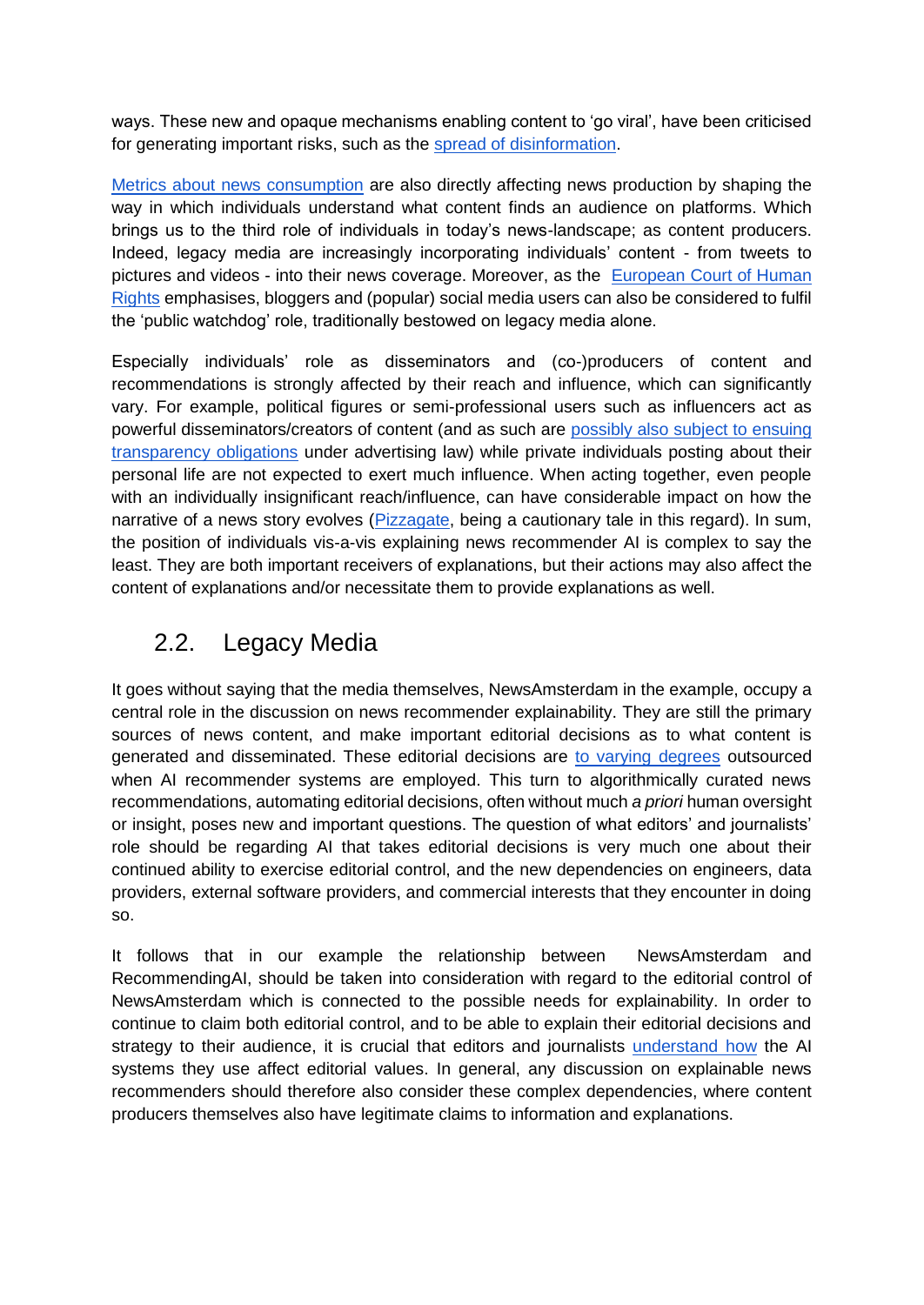## 2.3. Platform operators

In the example, more people eventually came into contact with the NewsAmsterdam's articles through Facebook than through its own portal. This is in line with [studies](https://reutersinstitute.politics.ox.ac.uk/sites/default/files/2020-06/DNR_2020_FINAL.pdf) [repeatedly](https://www.imec.be/nl/expertises/imec-digimeter/digimeter-2019) [demonstrating](https://ec.europa.eu/commfrontoffice/publicopinion/index.cfm/ResultDoc/download/DocumentKy/90320) how people are increasingly consuming news through social media and other online platforms. Importantly, online platforms such as Facebook heavily rely on AI-driven recommendation algorithms to sort and rank content, from news to personal messages, adding another layer of AI recommendation to our example. Automating editorial decisions on [what content \(not\) to show](http://webfoundation.org/docs/2018/04/WF_InvisibleCurationContent_Screen_AW.pdf) on a mass scale, these algorithms have a subtle but important impact on what (news) content we consume and thus how we perceive the world. Indeed, it has been shown that algorithmic curation of content on social media may have [discriminatory](https://netzpolitik.org/2019/discrimination-tiktok-curbed-reach-for-people-with-disabilities/)  [effects](https://netzpolitik.org/2019/discrimination-tiktok-curbed-reach-for-people-with-disabilities/) and result in [hiding critical social and political news f](https://www.theguardian.com/technology/2019/sep/25/revealed-how-tiktok-censors-videos-that-do-not-please-beijing)rom users.

To complicate things even further, platforms can be considered to serve as gatekeepers or chokepoints of an otherwise highly dynamic and modular technological environment. Put differently, while platforms are often the front-end interface that users interact with, they generally rely on a constantly changing constellation of interacting service providers (e.g. hosting providers, content providers, advertisers, etc.). This [dynamic and complex reality of](https://osf.io/preprints/socarxiv/9gy73/)  [interacting online services](https://osf.io/preprints/socarxiv/9gy73/) renders it even harder to properly map the distribution of rights and responsibilities in relation to explainable AI. Indeed, an effective explanation by one provider will often require information from other entities in order to be complete.

#### 2.4. Advertisers

Often overlooked in the context of explainable AI but not less relevant are the actors that are ultimately driving much of the adoption and adaption of the technology: advertisers and [the](https://ico.org.uk/media/about-the-ico/documents/2615156/adtech-real-time-bidding-report-201906.pdf)  [AdTech industry](https://ico.org.uk/media/about-the-ico/documents/2615156/adtech-real-time-bidding-report-201906.pdf) more broadly. AI systems, and news recommenders in general, are often [optimised to also realize economic goals](https://www.tandfonline.com/doi/full/10.1080/21670811.2019.1624185) of a particular news outlet or a platform. Indeed, the interests of advertisers, which are often [closely entangled](https://www.publicaffairsbooks.com/titles/shoshana-zuboff/the-age-of-surveillance-capitalism/9781610395694/) with the interests of commercial media actors in particular, can be even the primary [reason](https://www.jstor.org/stable/25046064?seq=1#metadata_info_tab_contents) for implementing certain (recommender) technologies in the first place. And yet, it is these influences on news recommendations that are often also [particularly opaque and unseen.](https://assets.mofoprod.net/network/documents/Ad_Break_for_Europe_FINAL_online.pdf)

Media and consumer laws require explanations about the [commercial influences](https://lirias.kuleuven.be/retrieve/523565) vis-a-vis particular items of media content, as well as the combination of editorial and commercial content. Yet, no clear corresponding obligations exist for the commercial considerations that have influenced particular news recommendations or the safeguards that the media have in place to separate commercial from editorial influences, respectively ensure editorial integrity.

## 2.5. Civil Society

A final and diffuse group, not directly reflected in the example, concerns key societal actors such as researchers and NGO's. As the AI systems that are part of news recommender systems and the regulation governing them are increasingly complex, civil society (interpreted broadly) fulfils an important function in both analysing these systems, making them understandable and helping people exercise their rights. As such, these societal actors can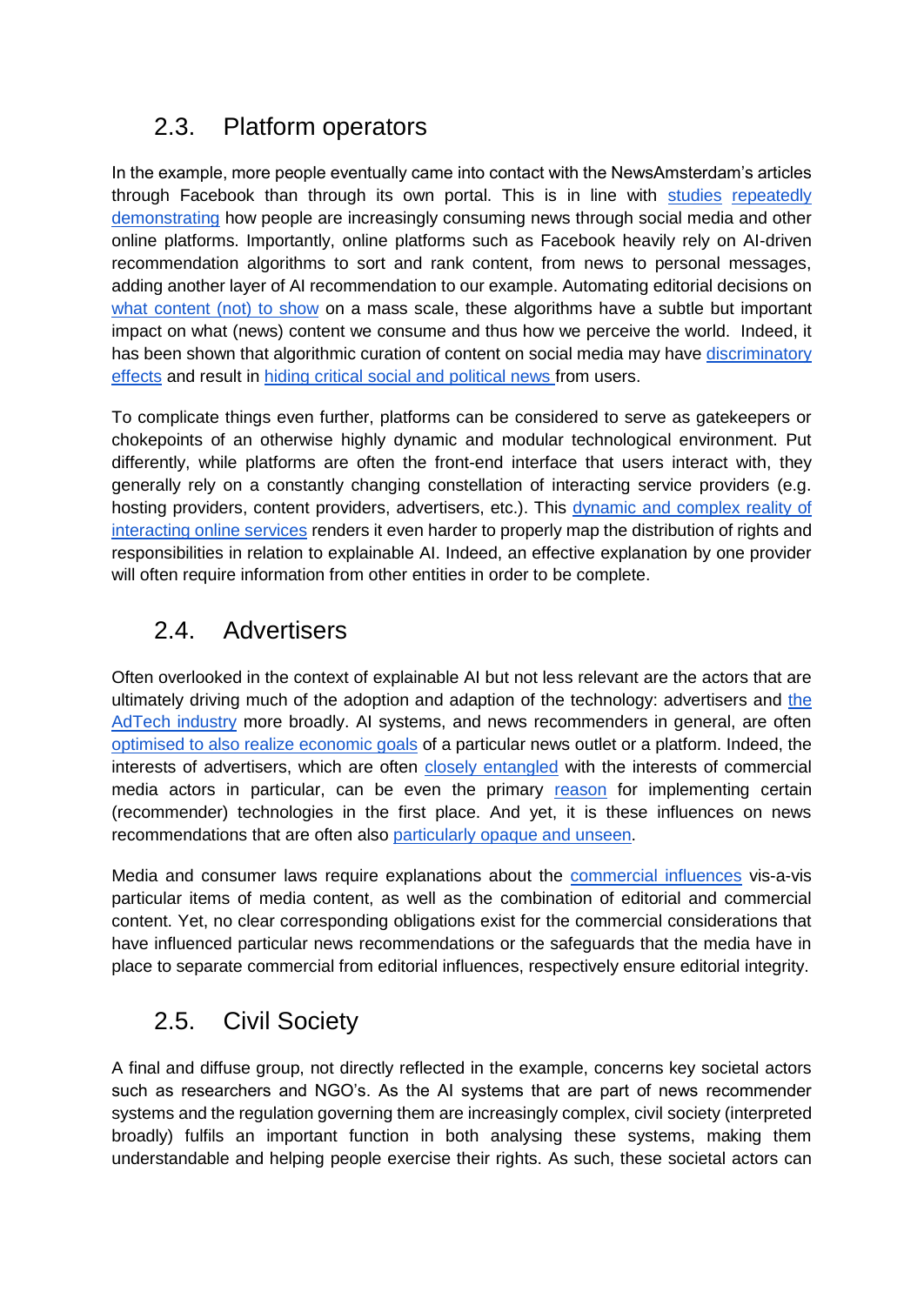function as middlemen helping individuals, the media, industry, and the general public to understand how these systems work, and what the societal consequences are.

An example of an NGO helping people navigate their rights, including helping them better understand news recommender systems, i[s Bits of Freedom'](http://bof.nl/)s ["My Data Done Right"](https://www.mydatadoneright.eu/) tool. This tool helps people in different Member States to exercise their GDPR rights, and notably their 'right of access' [\(implying a right to explanation](https://academic.oup.com/idpl/article/7/4/233/4762325) as well), enabling better insight into why certain content was recommended to them. However, in many cases going from information to understanding requires expertise. This underlines the importance of research into the internal workings and external implications of AI systems. In the specific case of AI news recommender systems, this might mean giving some researchers privileged access to the system itself and the data it uses. Currently, [online platforms raise numerous legal, technical and economic](https://ssrn.com/abstract=3465680)  [obstacles to access](https://ssrn.com/abstract=3465680) enabling external scrutiny, leaving researchers to try and develop all kinds of workarounds (e.g. Mozilla's [YouTube Regrets](https://foundation.mozilla.org/en/campaigns/regrets-reporter/) project). A robust dialogue between developers and civil society, combined with independent research into the (wider implications of) AI news recommender systems is vital in the quest for effective and operational explanations.

AI news recommenders thus involve a wide variety of stakeholders including civil society, advertisers, platform operators, legacy media, and individuals. All perform a different role, with different relationships to one another, and different capacities to provide explanations. However, their responsibility to contribute to the larger effort to make AI-systems explainable cannot be considered without first acknowledging the different underlying values such explanations aim to advance.

## 3. Why explain?

Discussions on the need for explainable AI were catalysed by the debate on [algorithmic](https://www.algoaware.eu/wp-content/uploads/2018/08/AlgoAware-State-of-the-Art-Report.pdf)  [accountability and transparency](https://www.algoaware.eu/wp-content/uploads/2018/08/AlgoAware-State-of-the-Art-Report.pdf) more broadly. We consider the normative claim to explainable AI - including when used for news recommendation - an important subset of this wider conversation. An explanation requirement goes further than a mere transparency requirement, in that it provides added detail and actively aims to make its target audience *understand* the respective AI system, whether detailed or only high-level. We consider explainability to primarily fulfil an instrumental role, safeguarding other rights, interests and values. For our purposes and in the context of news recommenders, it is worth highlighting three of these in particular: accountability, empowerment and trust.

### 3.1. Accountability

Generally speaking, explainability can enable accountability by allowing stakeholders to become aware of, understand, and ultimately contest AI systems or the decisions it produces. Of course, explanations do not produce accountability in isolation. Indeed, explanations need to be formulated and delivered in such a way that recipients can [understand them a](https://pure.uva.nl/ws/files/44632595/Transparent_to_whom_No_algorithmic_accountability_without_a_critical_audience.pdf)nd [act](https://doi.org/10.1177/1461444816676645)  [upon them,](https://doi.org/10.1177/1461444816676645) i.e. exert pressure on the accountable party based on what they have learnt.

Within the specific context of AI news recommendations, which parties have (or should have) the capacity to exert pressure is contentious due to the complex web of actors involved, and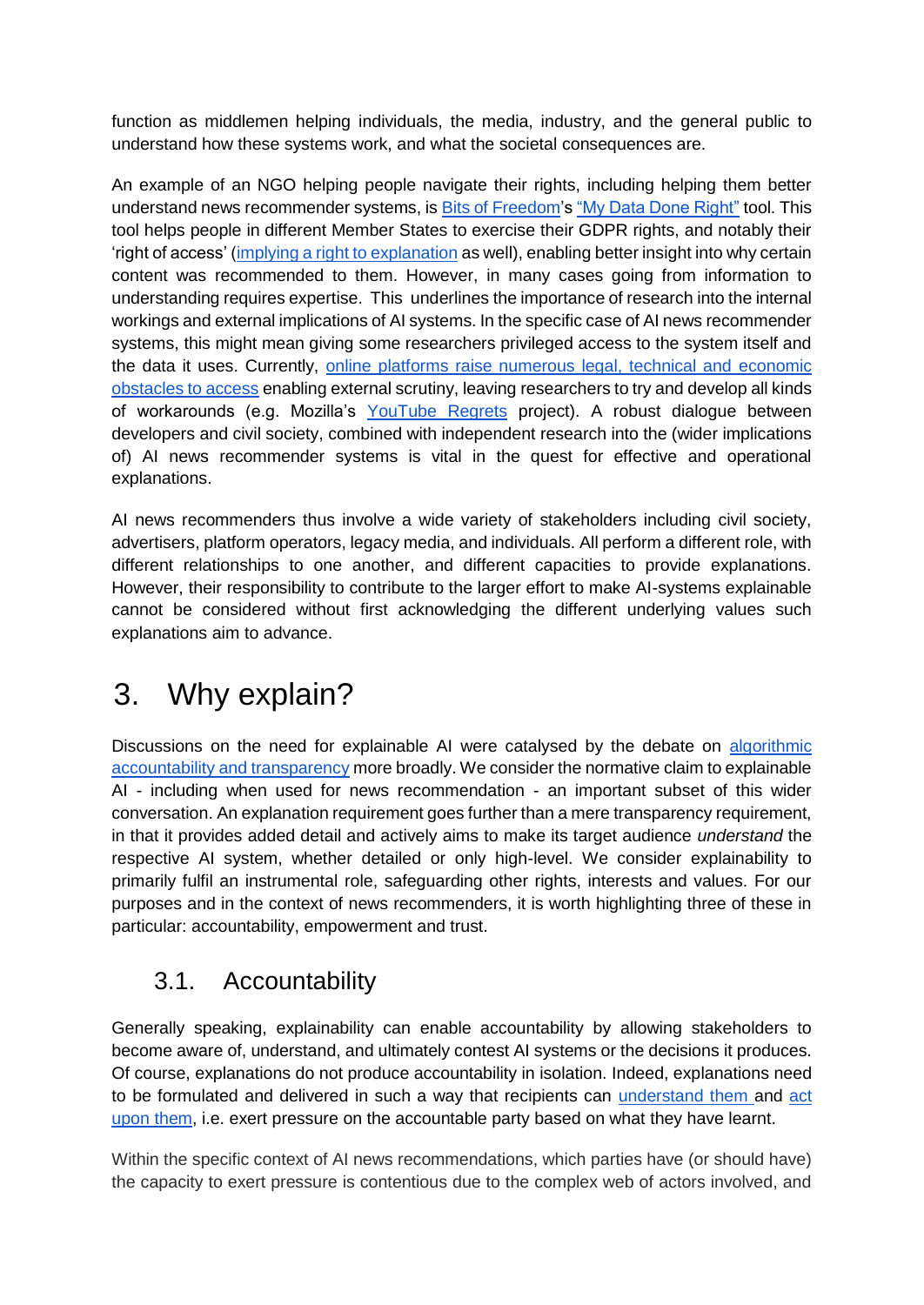the nature of decisions made by the AI. Even before the wide-spread adoption of AI, media policy debates have long struggled with the question of who should be able to demand accountability (if anyone at all), for what are ultimately editorial decisions. To safeguard freedom of expression and limit political interference, governments have relatively limited power to hold the media accountable. Correspondingly, there is an increased focus on accountability to [the market, other professionals, and the public,](https://www.routledge.com/The-European-Handbook-of-Media-Accountability/Eberwein-Fengler-Karmasin/p/book/9781472457660) as well as a focus in the media to clarify the standards it holds itself to and explain individual editorial decisions. How these practices can be adapted to AI news recommenders and the complexity and scale of their decision-making, as well as the size and power of the main platforms that operate them, is subject to vigorous debate in policy-making circles.

Yet, explainable news recommender AI does not only serve holding to account legacy media. Making understandable why and how news is recommended has been a primary driver behind calls for so-called platform accountability as well. In the past half decade or so, social media operators have become an important [target of policy makers,](https://ec.europa.eu/digital-single-market/en/digital-services-act-package) trying to achieve more accountability over their content recommendation and moderation practices. Transparency and explainability - the latter giving shape to the former in particular contexts - constitute key elements in these [policy efforts.](https://www.coe.int/en/web/freedom-expression/committee-of-ministers-adopted-texts/-/asset_publisher/aDXmrol0vvsU/content/recommendation-cm-rec-2018-2-of-the-committee-of-ministers-to-member-states-on-the-roles-and-responsibilities-of-internet-intermediaries?inheritRedirect=false)

Taking a step back even further, it is also worth highlighting that a robust explainability framework for (news) content recommendation systems will also help holding to account other societal actors. It might become easier, for example, to detect troll armies and other (groups of) individuals with nefarious intentions trying to game the recommender system. Currently, we have to rely almost exclusively on platforms themselves to detect and prevent malicious behaviour. More openness about their internal workings for independent scrutiny is hoped to [improve their accountability,](https://ec.europa.eu/digital-single-market/en/news/assessment-code-practice-disinformation-achievements-and-areas-further-improvement) as well as a healthy (news) content ecosystem more broadly.

### 3.2. Empowerment

The growing intermediation of our daily activities through AI, in particular news consumption, risks constraining individual autonomy. Indeed, opaque recommendation systems thwart individual agency over their information/news diet. As such, ill-designed, AI-infused recommender systems [risk affecting fundamental rights and](https://rm.coe.int/cyprus-2020-ai-and-freedom-of-expression/168097fa82) freedoms of news consumers, including their rights to data protection (Art.8 [Charter\)](https://eur-lex.europa.eu/legal-content/EN/TXT/?uri=celex:12012P/TXT) and freedom of expression and information (Art.11 [Charter\)](https://eur-lex.europa.eu/legal-content/EN/TXT/?uri=celex:12012P/TXT). A minimal understanding of the existence and operation of news recommendation systems is critical for users to be able to control how they receive and interact with information, as well as the recommendation systems behind it. In light of this, explaining AI-driven decisions and how they impact individuals is a necessary precondition for empowering users in the exercise of their fundamental rights.

Importantly, the growing reliance on AI-driven recommendation systems for news delivery also affects [the autonomy](https://search.coe.int/cm/pages/result_details.aspx?ObjectId=090000168092dd4b) of content providers themselves. Indeed, as illustrated by the example above, news consumption increasingly occurs through online platforms such as social media or news aggregation services, content providers have less control over the reach of their content and the context in which it is displayed. Recent policy developments, such as the ['Platform-to-Business' Regulation](https://eur-lex.europa.eu/legal-content/EN/TXT/?uri=CELEX:32019R1150) and the German [Medienstaatsvertrag,](https://blogs.lse.ac.uk/medialse/2019/05/29/germany-proposes-europes-first-diversity-rules-for-social-media-platforms/) appear to recognise these growing power asymmetries and actively promote improved explainability for business users (including news content providers) of online intermediation services.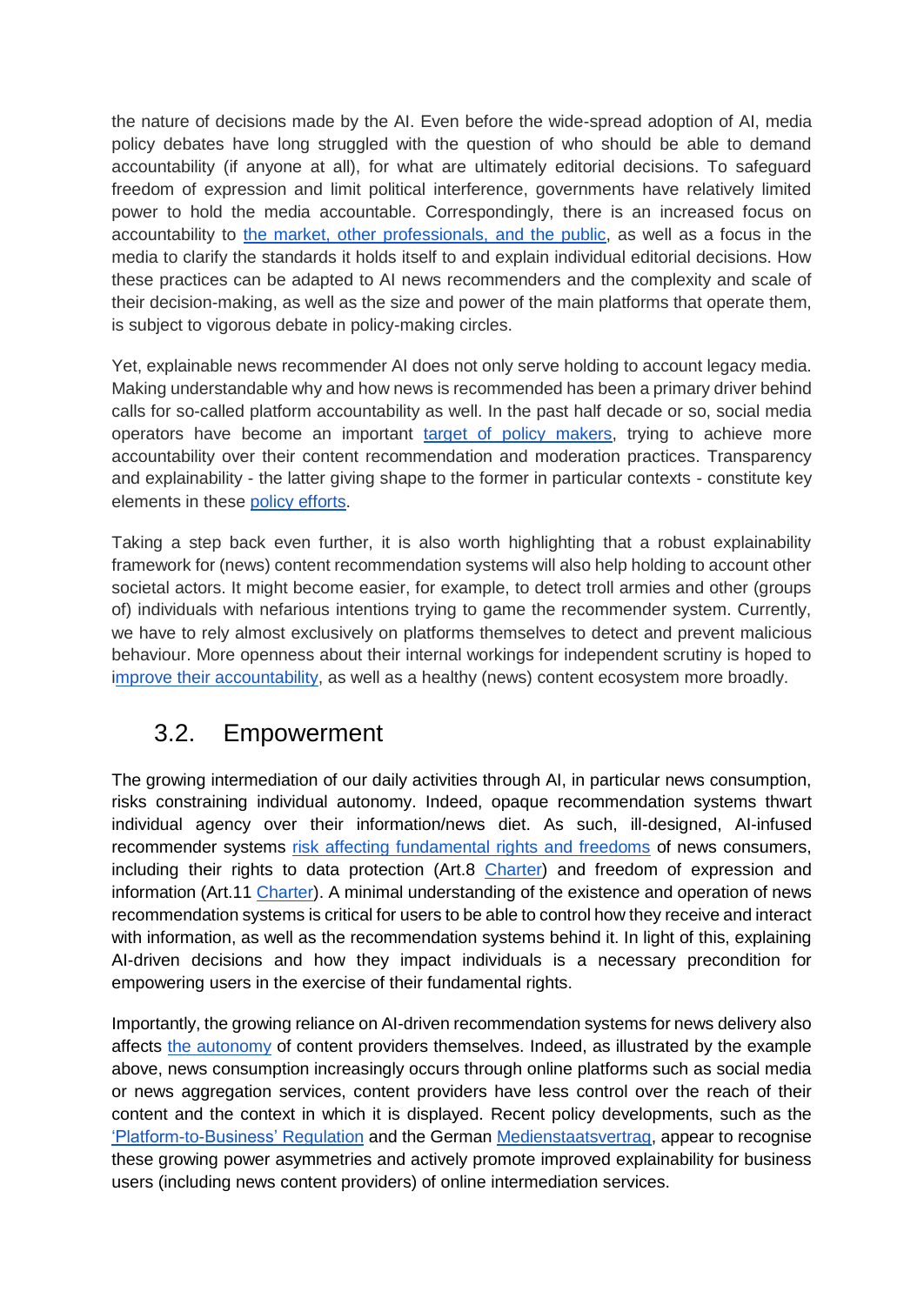### 3.3. Trust

Finally, explainability also constitutes a precondition for individuals, and society in general, to [trust t](https://eur-lex.europa.eu/legal-content/GA/TXT/?uri=CELEX:52019DC0168)he use of AI in specific contexts such as news recommendations. Indeed, as [emphasised](https://ec.europa.eu/info/publications/white-paper-artificial-intelligence-european-approach-excellence-and-trust_en)  [by the European Commission,](https://ec.europa.eu/info/publications/white-paper-artificial-intelligence-european-approach-excellence-and-trust_en) "[b]uilding an ecosystem of trust is a policy objective in itself, and should give citizens the confidence to take up AI applications and give companies and public organisations the legal certainty to innovate using AI." The major societal impact of AI necessitates earning trust through explicated respect for European values and fundamental rights. [Research has shown](https://www.tandfonline.com/doi/full/10.1080/21670811.2018.1493936) that when it comes to news recommendations, people can place relatively more trust in algorithmic content curation, than (expert) human selection. Yet, such greater trust appears to be due to a perceived - [though](https://www.wired.com/story/the-toxic-potential-of-youtubes-feedback-loop/) [often](https://mindmatters.ai/2019/07/can-computer-algorithms-be-free-of-bias/) [unfounded](https://www.youtube.com/watch?v=FI8tFmBIPak) - neutrality and objectivity of automated news curation. Explainable news recommender AI appears vital in verifying whether this trust is indeed deserved. Explanations about the inner workings of the recommender algorithm enable critical reflection, allowing trust to align with trustworthiness.

How explainability will do so is an empirical question that is more easy to assert in policy than to prove in practice. Over the past decade, the media has increasingly [started to explain i](https://journals.sagepub.com/doi/10.1177/1464884920934236)ts editorial decisions to counteract [falling levels of trust](https://journals.sagepub.com/doi/full/10.1177/1940161217740695) (at least in certain countries). [Research](https://www.springer.com/gp/book/9783319280578) [into trust,](https://www.springer.com/gp/book/9783319280578) and the relationship between transparency and trust in news recommendations suggests AI explainability's relationship to trust encounters many of the same complexities as empowerment and accountability. What individuals trust AI to do is inherently context-specific, and [whether AI is developed by a trusted brand](https://www.tandfonline.com/doi/full/10.1080/21670811.2020.1773291) or influenced by [a complex web o](https://www.tandfonline.com/doi/full/10.1080/1369118X.2020.1748090)f unknown actors appears to be a significant obstacle to trust.

# 4. Towards Cooperative Explainability

Discussing AI explanations in isolation or in the abstract is inherently limited. In our example, AI news recommenders further complicate an already complex web of actors involved in online information flows by transforming relationships and introducing new actors. Efforts that address the need for AI explanations in one of these relationships, or the need for explainable AI in general, are ultimately futile if they are not folded into a larger discussion that considers a particular sector, as well as the ways in which different stakeholders and their responsibilities interact with one another in that sector.

Existing approaches to AI explainability have predominantly dealt with this complexity in an ad hoc fashion only. In an environment that largely lacks legally binding norms, explainability is often (ab)used as an easy solution to address controversies as they come up. The few legally binding norms that do exist (e.g. in the [GDPR](https://eur-lex.europa.eu/legal-content/AUTO/?uri=CELEX:32016R0679&qid=1601891811804&rid=1) and the [platform-to-business regulation\)](https://ec.europa.eu/digital-single-market/en/business-business-trading-practices) are also too often presented and viewed as isolated from a comprehensive effort to make AI explainable.

This is problematic, because the need for different stakeholders to understand AI's impact is pressing. Not only to fulfil their responsibilities to one another, but also to understand their own relationship to AI and be able to explain this (as necessary) to other stakeholders with whom they interact. Explaining the logic and effects of news recommendations thus involves different explanations, targeted at interconnected actors, with (at least in the media context) the overall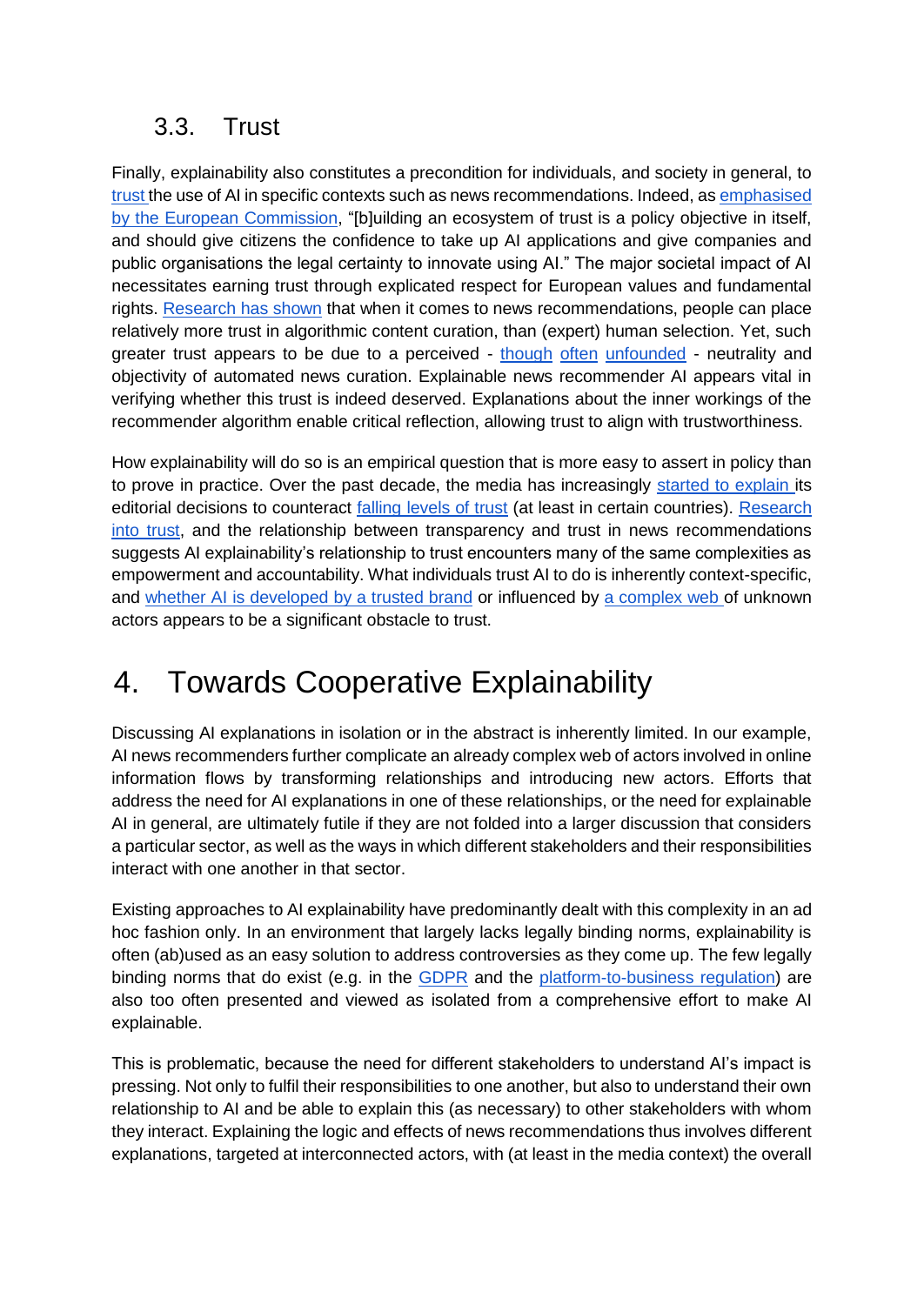goals to enable these actors to act, trust, and hold one another accountable. Below, we illustrate how we can begin to address this complexity in the context of news recommenders.

- ➢ Arguably, as central chokepoints and main interface for end-users, **platforms** carry the primary responsibility for explaining how content is recommended through their platform, including how those recommendations are affected by the various actors involved individuals, advertisers, other media organisations.
- ➢ From the perspective of **individuals**, explanations must not only show them how AI-driven recommendations affect the information they are seeing, but (to enable accountability, trust, and empowerment) also how their explicit and implicit choices shape this process, and how this relates to the role of third parties like advertisers or platforms.
- ➢ In order to be able to do so, **media organisations that deploy news recommenders** also need explanations about the algorithms involved and which entities are responsible for designing them (including, for instance, their underlying ideas and conceptualisations of public values when designing the recommender algorithms).
- ➢ **Third party vendors (notably of recommender-AI)** may thus be required to explain their AI to a media organisation, so it in turn can explain its use of AI as part of its broader editorial communication strategy to its audience. In case of media organisations buying off-the-shelf software, those media organisations would need explanations at least about what goals the AI system has been optimised for. Vice versa, producers of AI systems also need explanations from the media organisations they provide their software to, notably on how they conceptualise their editorial values, such as diversity or objectivity, in order to understand, and explain, the logic behind their AI systems and how those affect the workings of the media.
- ➢ This in turn requires **explanations within media organisations** about, on the one hand, what kinds of logics algorithms should operate in, what the role of commercial interests and the interests of advertisers are, and on the other hand, how news recommendations affect the editorial values and missions of a particular news outlet. Then there are advertisers who are still grappling with understanding how algorithms affect the placing of their advertisements next to specific contents, which again affects the kind of recommendations users get to see.
- ➢ Finally, there is a role for **independent research**  by civil society and academia that is able to map and monitor [the highly dynamic interactions in this complex web of actors,](https://www.tandfonline.com/doi/full/10.1080/23738871.2020.1745860) and their implications for explainability's normative functions. Moreover, centralising explanation flows through one actor puts the governance system at risk of errors or abuse. In view of cooperative responsibility's acknowledgement of the capacity and responsibility of multiple stakeholders to address a service's impact on public values, explanations provided actors not directly involved can thus function as an important safeguard. In this sense, [enabling research](https://search.coe.int/cm/pages/result_details.aspx?ObjectId=09000016809e1154) can be considered in line with the overall idea of cooperative explainability. For their part, academia, the media and civil society as well as the fact that these entities have not only a [right to access information,](https://www.ivir.nl/publicaties/download/GoverningPlatforms_IViR_study_June2020-AlgorithmWatch-2020-06-24.pdf) but also a (cooperative) duty to explain.